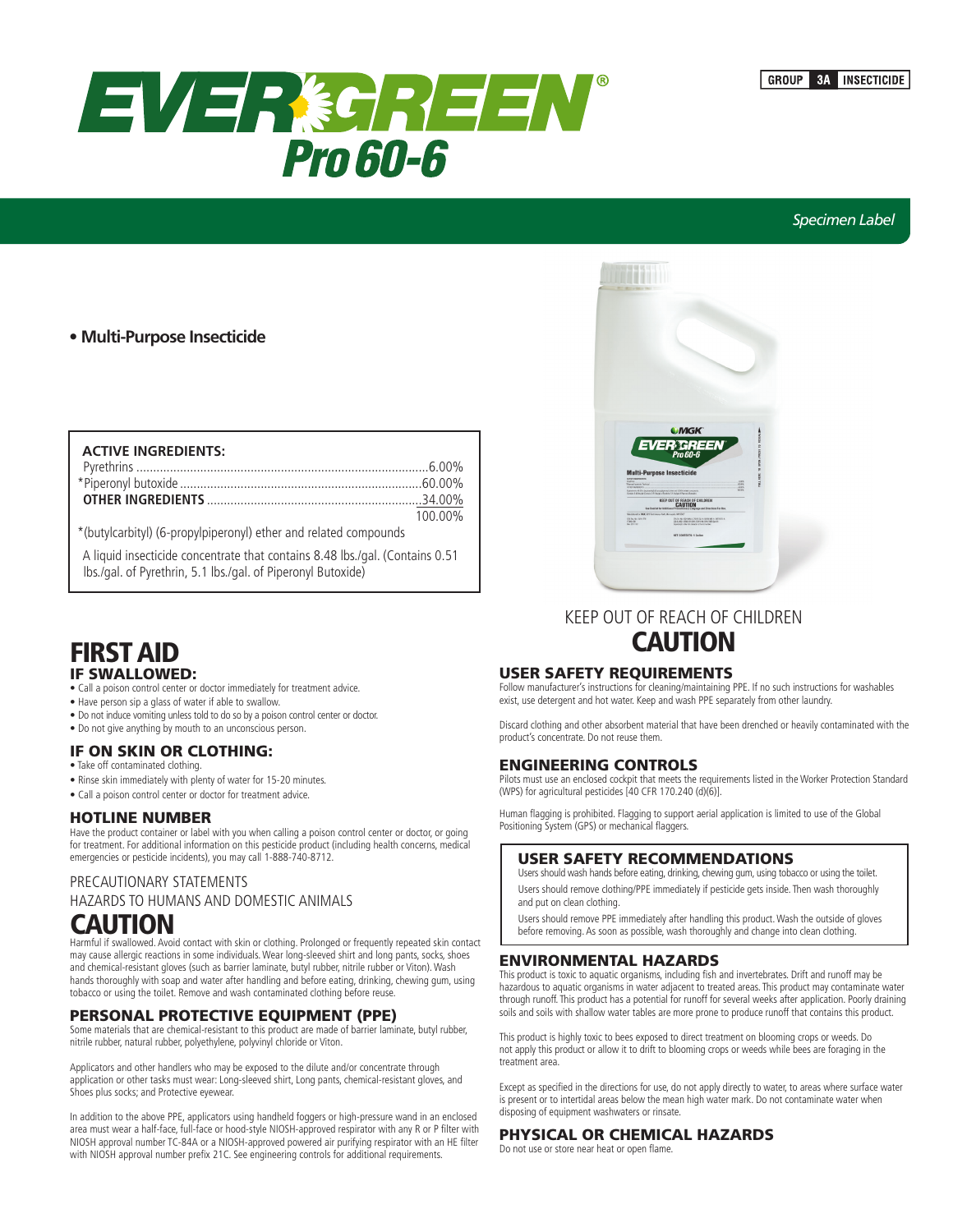## DIRECTIONS FOR USE

It is a violation of Federal law to use this product in a manner inconsistent with its labeling.

#### AGRICULTURAL USE REQUIREMENTS

Use this product only in accordance with its labeling and with the Worker Protection Standard, 40 CFR, Part 170. This Standard contains requirements for the protection of agricultural workers on farms, forests, nurseries and greenhouses, and handlers of agricultural pesticides. It contains requirements for training, decontamination, notification and emergency assistance. It also contains specific instructions and exceptions pertaining to the statements on this label about personal protective equipment (PPE), and restricted-entry interval. The requirements in this box only apply to uses of this product that are covered by the Worker Protection Standard.

Do not enter or allow worker entry into treated areas during the restricted-entry interval (REI) of 12 hours.

PPE required for early entry to treated areas that is permitted under Worker Protection Standard and that involves contact with anything that has been treated, such as plants, soil or water, is: coveralls; chemical-resistant gloves such as barrier laminate, nitrile rubber, neoprene rubber, or Viton; shoes plus socks; and protective eyewear.

#### NON-AGRICULTURAL USE REQUIREMENTS

The requirements in this box apply to uses of this product that are NOT within the scope of the Worker Protection Standard for agricultural pesticides (40 CFR, Part 170). The WPS applies when this product is used to produce agricultural plants on farms, forests, nurseries, or greenhouses.

#### PESTICIDE RESISTANCE MANAGEMENT

EVERGREEN® Pro 60-6 contains a Group 3A insecticide. Insect biotypes with acquired resistance to Group 3A may eventually dominate the insect population if Group 3A insecticides are used repeatedly in the same field or in successive years as the primary method of control for targeted species. This may result in partial or total loss of control of those species by EVERGREEN Pro 60-6 or other Group 3A insecticides.

#### To delay insecticide resistance consider:

- Avoiding the consecutive use of EVERGREEN Pro 60-6 and other Group 3A insecticides that have a similar target site of action, on the same insect species.
- Using tank mixtures or premixes with insecticides from a different target site of action Group as long as the involved products are all registered for the same use and have different sites of action.
- Basing insecticide use on a comprehensive IPM program.
- Monitoring treated insect population for loss of field efficacy.
- Contacting your local extension specialist, certified crop advisors, and/or manufacturer for insecticide resistance management, and/or IPM recommendations for the specific site and resistance pest problems.

**USED ALONE:** This concentrate can be used also as a cleanup or a pre-harvest spray where other materials cannot be used because of residue restrictions. Contains pyrethrins, a botanical insecticide.

**USED IN COMBINATION WITH OTHER INSECTICIDES:** EVERGREEN Pro 60-6 may be combined with other insecticides and acaricides where resistance may be a problem, and to provide a flushing of insects from hiding and into contact with other spray residues for quicker and more thorough kill. The application must conform to the accepted use restrictions and directions for both products.

Prior to tank mixing, a compatibility test should be conducted using the proper proportions of chemicals and water to ensure the physical compatibility of the mixture.

Tank mix applications must be made in accordance with the more restrictive of label limitations and restrictions. No label application rates may be exceeded. This product cannot be mixed with any product with label prohibitions against such mixing.

**USE THROUGH IRRIGATION SYSTEMS (CHEMIGATION):** Apply this product only through<br>sprinkler (including center pivot, lateral move, end tow, side (wheel) roll, traveler, big gun,<br>solid set, or hand move) irrigation systems. D calibration, you should contact State Extension Service specialists, equipment manufacturers or other experts.

Do not connect an irrigation system (including greenhouse systems) used for pesticide application to a public water system unless the pesticide label-prescribed safety devices for public water systems are in place. A person knowledgeable of the chemigation system and responsible for the operation or under the supervision of the responsible person, shall shut the system down and make necessary adjustments should the need arise.

The system must contain a functional check valve, vacuum relief valve, and low-pressure drain appropriately located on the irrigation pipeline to prevent water source contamination<br>from backflow. The pesticide injection pipeline must contain a functional, automatic,<br>quick-closing check valve to prevent the fl pesticide injection pipeline must also contain a functional normally closed, solenoid-operated<br>valve located on the intake side of the injection pump and connected to the system interlock<br>to prevent fluid from being withdr either automatically or manually shut down. The system must contain functional interlocking controls to automatically shut off the pesticide injection pump when the pump motor stops. The irrigation line or water pump must include a functional pressure valve that will stop the water pump motor when the water pressure decreases to the point where pesticide distribution is adversely affected.

System must be a metering pump, such as a positive displacement injection pump (e.g., diaphragm pump) effectively designed and constructed of materials that are compatible with pesticides and capable of being fitted with a system interlock.

Do not apply when wind speed favors drift beyond the area intended for treatment.

Constant agitation must be maintained in the chemical supply tank during the entire period<br>of insecticide application. Greater accuracy in calibration and distribution will be achieved by<br>injecting a larger volume of more

### USE RESTRICTIONS

- Apply this product only as specified on this label.
- Do not contaminate food or feedstuffs.
- Do not use in aircraft cabins.
- Do not enter or allow others to enter until vapors, mists and aerosols have dispersed, and the area has been thoroughly ventilated.
- Except when applying to livestock, do not apply this product in a way that will contact workers or other persons, either directly or through drift.
- Except when applying to livestock, only protected handlers may be in the area during application.
- Do not remain in treated area. Exit area immediately and remain outside the treated area until aerosols, vapors and/or mists have dispersed.
- Remove or cover exposed food and drinking water before application.
- Remove or cover dishes, utensils, food processing equipment and food preparation surfaces, or wash them before use.
- For direct application to non-domestic animals/livestock: Do not apply more than 1 time per day.
- Do not make applications during rain.
- Do not water treated area to point of runoff.
- Do not apply directly into sewers or drains, or to any area like a gutter where drainage to storm sewers, water bodies, or aquatic habitat can occur. Do not allow the product to enter any drain during or after application.
- When used in dairy barns or facilities: Close milk bulk tank lids to prevent contamination from spray and from dead or falling insects. Remove or cover milking utensils before application. Wash teats of animals before milking.
- When used in indoor food handling/ processing facilities: Do not make space spray applications when facility is in operation. During space spray applications, cover or remove exposed food. During space spray applications, cover food processing surfaces or clean after treatment with a suitable detergent, rinse with potable water before use. Do not apply more than 1 time per day.
- Remove pets, birds and cover fish aquariums before application.
- Residential outdoor Surface and Space Sprays, except for outdoor fogging devices: All outdoor devices applications must be limited to spot or crack and crevice treatments only, except for the following permitted uses:
- Treatment to soil or vegetation, around structures;
- Applications to lawns, turf and other vegetation;
- Applications to building foundations, up to a maximum height of 3 feet.
- Other than applications to building foundations, all outdoor applications to impervious surfaces such as sidewalks, driveways, patios, porches and structural surfaces (such as windows, doors, and eaves) are limited to spot and crack and crevice applications, only.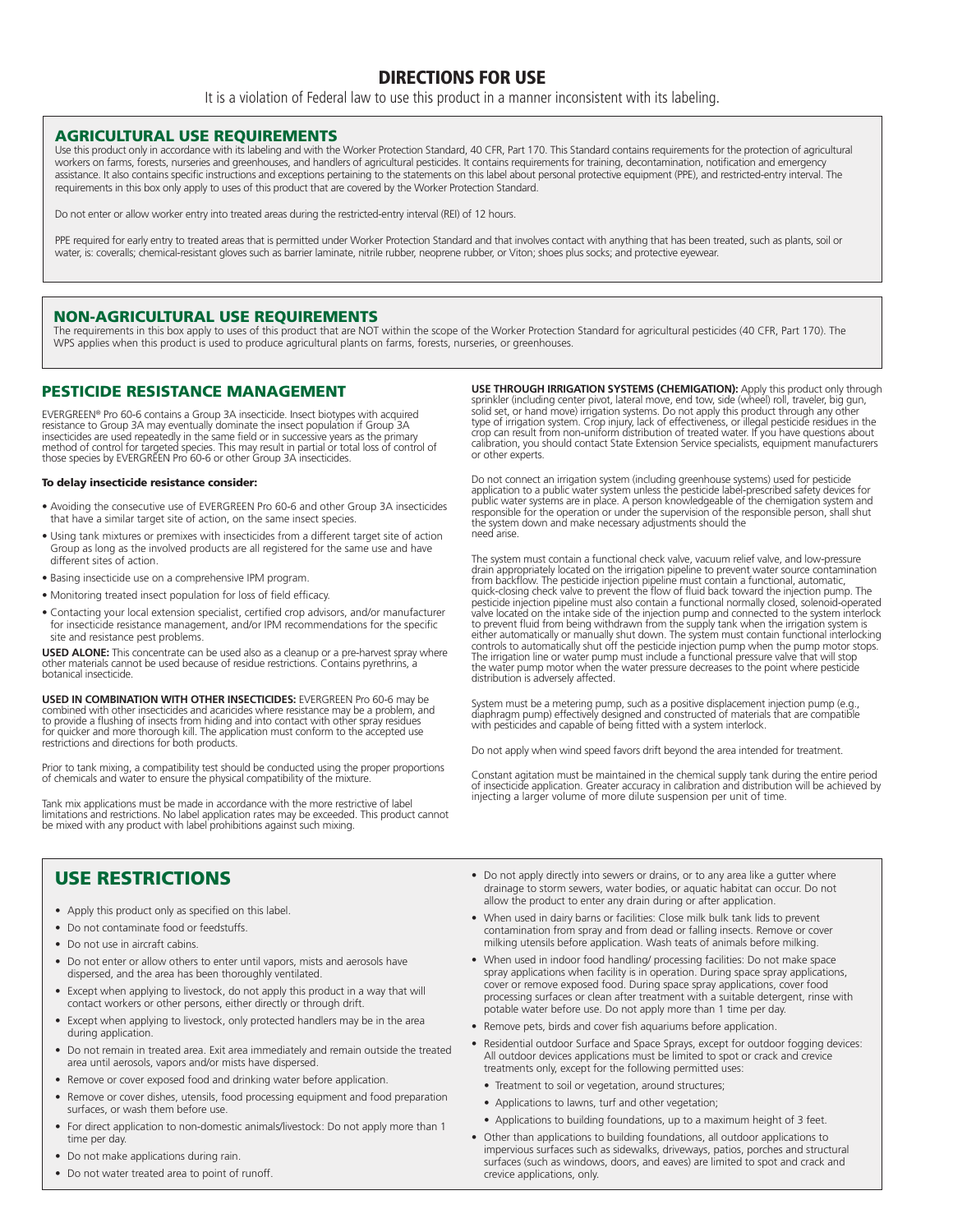#### ENTRY RESTRICTIONS

**FOR SURFACE SPRAY USE:** Except when applying to livestock, do not enter or allow others to enter treated areas until sprays have dried.

FOR SPACE SPRAY USE: Do not enter or allow others to enter until vapors, mists and aerosols have dispersed, and the treated area has been thoroughly ventilated.

#### FOR THE KILL OF INSECTS: Such as

Crane Flies

Ants Aphids Apple Maggots Armyworms Artichoke Plume Moths Asparagus Beetles Bagworms Bean Beetles Beet Armyworms Biting Flies Blister Beetles Blow Flies Boll Weevils Cabbage Loopers Cankerworms Carrot Weevils **Caterpillars** Clover Mites Clover Weevils Cockroaches Codling Moths Colorado Potato Beetles Corn Earworms

Crickets Cross-striped Cabbageworms 12-spotted Cucumber Beetles Cucumber Beetles Deer Flies Deer Ticks Diamondback Moth Larvae Earwigs Eastern Tent Caterpillars Elm Leaf Beetles European Corn Borers European Pine Tip Moths Face Flies Fall Webworms Fire Ants Firebrats Fireworms Flea Beetles **Flies** Forest Tent Caterpillars Fruit Flies Fruittree Leafrollers

Fungus Gnats Grape Leafhoppers Grapeleaf Skeletonizers Grasshoppers Green Fruitworms Green Peach Aphids Greenhouse Thrips Gypsy Moths (adults & larvae) Harlequin Bugs Heliothis sp. Horn Flies Hornets Hornworms Horse Flies House Flies Imported Cabbageworms Indian Meal Moths Japanese Beetles Katydids Lace Bugs Leafhoppers Leafrollers Leaftiers

Lice Loopers Lygus **Mealybugs** Mediterranean Flour Moths Mexican Bean Beetles **Midges** Millipedes Mosquitoes Mushroom Flies Navel Orangeworms Onion Maggots Pear Psylla Potato Leafhoppers Psyllids Rice Weevils Sawtoothed Grain Beetles Silverfish **Skippers** Sowbugs Spiders Stable Flies Stink Bugs

Tabanidae Tarnished Plant Bugs Thrins Tomato Hornworms Vinegar Flies Wasps Webworms Whiteflies Yellowjackets

## GROWING CROPS (IN GREENHOUSES): **RESTRICTIONS FOR USE ON GROWING CROPS:**

- For food crops growing in greenhouses: Do not apply more than 10 times per season. Do not re-apply within 3 days except under extreme pest pressure. In case of extreme pest pressure, do not re-apply within 24 hours. Do not harvest until spray has dried.
- For post-harvest applications to vegetables, fruits, nuts and other commodities: Do not re-apply within 7 days. Do not apply more than 10 times to sweet potatoes.
- For post-harvest applications to stored grains and seed: Do not re-apply within 30 days.
- For greenhouse grown ornamental, flowering and foliage plants: Do not apply more than 1 time per day.
- Do not reapply within 3 days except under extreme pest pressure.
- Do not make more than 10 applications per growing season.
- In case of extreme pest pressure, do not reapply within 24 hours.
- Do not wet plants to the point of runoff or drip.
- Do not harvest until spray has dried.

**FOLIAR APPLICATIONS:** Apply 2 to 12.6 fl. oz. per acre and repeat if required to<br>maintain effective kill. Use in sufficient water for thorough coverage of upper and lower<br>leaf surfaces unless otherwise noted. **It is recom buffered to a pH of 5.5-7.0.**

EVERGREEN Pro 60-6 may be used on the following listed crops:

**ROOT AND TUBER VEGETABLES:** Arracacha, Arrowroot, Purple Arrowroot, Japanese<br>Artichoke, Jerusalem Artichoke, Garden Beets, Sugar Beets, Edible Burdock, Edible<br>Canna, Carrots, Cassava (bitter or sweet), Celeriac (celery ro Yam Bean.

**LEAVES OF ROOT AND TUBER VEGETABLES:** Garden Beet, Sugar Beet, Edible Burdock, Carrot, Cassava (bitter or sweet), Celeriac (celery root), Chervil (turnip-rooted), Chicory, Dasheen (taro), Parsnip, Radish, Japanese Radish (Daikon), Rutabaga, Black Salsify, Sweet Potato, Tanier, Turnip, Yam (true).

**BULB VEGETABLES:** (Allium spp.): Garlic, Great-headed Garlic, Leek, Onion (dry bulb and green), Onion, Welsh, Shallot.

LEAFY VEGETABLES: Amaranth (Leafy Amaranth, Chinese Spinach, Tampala), Arugula, Cardoon, Celery, Chinese Celery, Celtuce, Chervil, Cilantro, Corn Salad, Chrysanthemum<br>(edible leaved), Chrysanthemum (garland), Cress (garden

**BRASSICA (COLE) LEAFY VEGETABLES:** Broccoli, Chinese Broccoli (Gai Lan), Broccoli<br>raab (Rapini), Brussels Sprouts, Cabbage, Chinese Cabbage (Bok Choy), Chinese<br>Cabbage (Napa), Chinese Mustard Cabbage (Gai Choy), Cauliflow Collards, Kale, Kohlrabi, Mizuna, Mustard Greens, Mustard Spinach, Rape Greens.

**LEGUME VEGETABLES (SUCCULENT OR DRIED):** Adzuki Beans, Field Beans, Kidney<br>Beans, Lima Beans, Moth Beans, Mung Beans, Navy Beans, Pinto Beans, Rice Beans,<br>Runner Beans, Snap Beans, Tepary Beans, Urd Beans, Wax Beans, Aspa Blackeyed Peas, Catjang, Chinese Longbeans, Cowpeas, Crowder Peas, Southern Peas,<br>Yardlong Beans, Broad Beans (Fava Beans), Chickpeas (Garbanzo Beans), Guar, Jackbean<br>(Sword Bean), Lablab Bean (Hyacinth Bean), Lentils, Pea

**FOLIAGE OF LEGUME VEGETABLES:** Plant parts of any legume vegetable included in the legume vegetable group that will be used as animal feed including any variety of Beans, Field Peas, Soybeans.

**FRUITING VEGETABLES:** Eggplant, Ground Cherry, Okra, Pepino, Pepper (Bell Pepper, Chili Peppers, Cooking Peppers, Pimentos, Sweet Peppers), Tomatillo, Tomato.

**CUCURBIT VEGETABLES:** Balsam Apple, Balsam Pear (Bitter Melon), Chayote, Chinese Waxgourd (Chinese preserving melon), Chinese Cucumber, Citron Melon, Cucumber,<br>Gherkin, Edible Gourds, Muskmelons (including hybrids, Cantaloupe, Casaba,<br>Crenshaw, Golden Pershaw Melon, Honeydew Melons, Honey Balls, Mango Pumpkin, Squash (summer & winter), Watermelon (including hybrids).

**CITRUS FRUITS:** Calamondin, Citrus Citron, Citrus Hybrids, Grapefruit, Kumquats, Lemons, Limes, Mandarin (Tangerine), Orange (sweet & sour), Pummelo, Satsuma Mandarin (Citrus spp. includes Chironja, Tangelos, Tangors).

**POME FRUITS:** Apple, Crab Apple, Loquat, Mayhaw, Pear, Oriental Pear, Quince.

**STONE FRUITS:** Apricot, Cherry (sweet & sour), Nectarine, Peach, Plum, Prune, Chickasaw Plum, Damson Plum, Japanese Plum, Plumcot.

**SMALL FRUITS AND BERRIES:** Blackberry, Blueberry, Cranberry, Currant, Dewberry,<br>Elderberry, Gooseberry, Grape, Huckleberry, Loganberry, Olallieberry, Raspberry (black &<br>red), Strawberry, Youngberry.

**TREE NUTS:** Almond, Beech Nut, Brazil Nut, Butternut, Cashew, Chestnut, Chinquapin, Filbert (hazelnut), Hickory nut, Macadamia Nut (Bush Nut), Pecan, Pistachio, Walnut, Black and English (Persian).

**ORIENTAL VEGETABLES:** Acerola, Atemoya, Balsam Pear (bitter melon), Carambola,<br>Chinese Broccoli (Gai Lan), Chinese Cabbage (Bok Choy, Napa), Chinese Longbeans,<br>Chinese Mustard Cabbage (Gai Choy), Chinese Spinach, Chinese Citron Melon, Dasheen, Ginger, Ginseng, Japanese Artichoke, Japanese Radish (Daikon), Mung Beans, Rambutan, Water Chestnuts.

**SUBTROPICAL FRUITS:** Avocado, Banana, Carob, Barbados Cherry, Cherimoya, Dates, Durian (Jackfruit), Feijoa, Figs, Guava, Kiwifruit, Lychee, Mango, Papaya, Passion Fruit, Paw Paw, Persimmon, Pineapple, Pomegranate.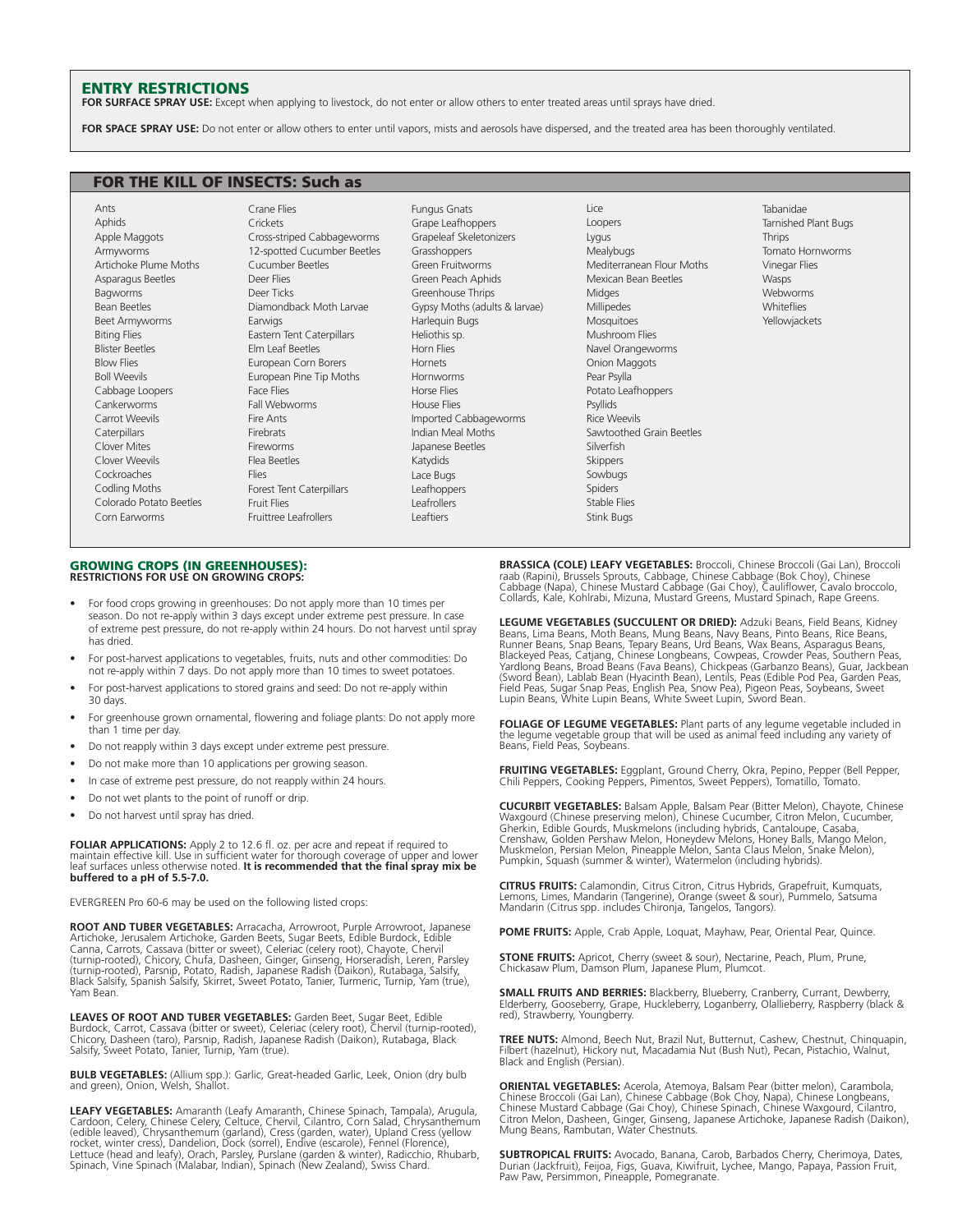**ADDITIONAL CROPS:** Artichoke, Asparagus, Avocado, Coffee, Cotton, Hops, Jojoba, Mushroom, Okra, Peanuts, Pineapple, Safflowers, Sesame, Sugarcane, Sunflowers, Tea.

**CEREAL GRAINS:** Barley, Buckwheat, Corn (sweet & field), Millet, Proso, Oats, Pearl, Popcorn, Rice, Rye, Sorghum (Milo), Teosinte, Triticale, Wheat, Wild Rice.

**FORAGE, FODDER AND STRAW OF CEREAL GRAINS:** Barley, Buckwheat, Corn (sweet & field), Millet, Proso, Oats, Pearl, Popcorn, Rice, Rye, Sorghum (milo), Teosinte, Triticale, Wheat, Wild Rice.

**GRASSES FOR SEED, FORAGE, FODDER AND HAY:** Any grass, Gramineal family (green or cured) except sugarcane and those listed in the cereal grains group that will be fed to or grazed by livestock, all pasture and range grasses and grasses<br>grown for hay or silage, Bermudagrass, Bluegrass, Bromegrass, Fescue. For rice, a<br>10-day water hold is required for all applications when ric

**NON-GRASS ANIMAL FEEDS:** Alfalfa, Velvet Bean, Clover, Kudzu, Lespedeza,<br>Lupin, Sainfoin, Trefoil, Crown Vetch, Milk Vetch.

**HERBS AND SPICES:** Allspice, Angelica, Anise (Anise seed), Annatto, Balm, Basil, Black Caraway, Borage, Bürnet, Caper Buds, Caraway, Cardamom, Cassia Bark,<br>Cassia Buds, Catnip, Celery Seed, Chamomile, Chervil Dried, Chives, Chinese Chive,<br>Clary, Clove Buds, Coriander (cilantro or Chinese parsley leaf), seed), Costmary, Cilantro, Cumin, Curry Leaf, Dill (dill weed), Dill (seed), Fennel<br>(Italian & sweet), Fenugreek, Grains of Paradise, Horehound, Hyssop, Juniper Berry,<br>Lavender, Lemongrass, Lovage (leaf & seed), Mace, Mari

**ORNAMENTALS:** African Violet, Ageratum, Andromeda, Arborvitae, Ash, Aster, Azalea, Beech, Begonia, Birch, Boxwood, Cacti, Calceolaria, Calendula, Calla, Caramellia, Caramelia, Caramelia, Caramelia, Caramelia, Caramelia, C Narcissus, Oak, Palm, Pansy, Pelargonium, Peony, Petunia, Philodendron, Phlox,<br>Pine, Privet, Pyracantha, Rhododendron, Roses, Rubber Plant, Snapdragon, Stock,<br>Sweet Pea, Tulip Tree, Tulips, Viburnum, Wandering Jew, Willow,

## USE ON GREENHOUSE FRUIT, VEGETABLE, FLOWER AND FOLIAGE PLANTS: **USED ALONE:** Combine up to 12.6 fl. oz. of EVERGREEN Pro 60-6 with sufficient

water for coverage of 1 Acre for applications with conventional hydraulic sprayers. Do not exceed maximum application rates of 12.6 fl. oz. of EVERGREEN Pro 60-6 per acre.

**SOIL DRENCH DIRECTIONS FOR USE IN GREENHOUSES:** For a standard drench rate add 0.302 fl. oz. EVERGREEN Pro 60-6 to 5 gallons of water and apply as a soil drench to 1,000 sq. ft., of soil or non-soil media to kill soil-borne insect larvae (e.g. Fungus Gnats). Apply for sufficient duration so as to distribute the application rate<br>evenly to the entire treated area. Do not exceed the maximum application rate of<br>0.302 fl. oz. of EVERGREEN Pro 60-6 per 1,000 sq. ft. T water may be applied to the area, being careful not to apply to runoff.

**PHYTOTOXICITY NOTE:** Plant safety is an important consideration when using insecticides in a greenhouse. However, it is not possible to evaluate the phytotoxicity of EVERGREEN Pro 60-6 towards numerous plant varieties that may react differently<br>to insecticides in different growth stages or under varying environmental conditions.<br>Before making widespread applications of EVERGREEN Pro number of plants and observe for phytotoxicity over a 10-day period.

**USED IN COMBINATION WITH OTHER INSECTICIDES:** To provide quick knockdown of insects when used with a residual insecticide, tank mix 1 to 4 fl. oz. of EVERGREEN Pro 60-6 with the proper amount of companion insecticide in 100 gallons of water and apply with a conventional hydraulic sprayer. Applications must be made in accordance with the more restrictive of label limitations and precautions. No label application rates may be exceeded. This product cannot be mixed with any product with label prohibitions against such mixing.

## USE WITH HYDROPONICALLY GROWN VEGETABLES **AS A WATER SYSTEM TREATMENT:** To kill aquatic diptera larvae, apply

EVERGREEN Pro 60-6 to the water at the rates outlined in the following table:

| Pyrethrins<br>Concentration | Volume of<br><b>EVERGREEN Pro 60-6</b> | Gallons<br>of Water |
|-----------------------------|----------------------------------------|---------------------|
| $0.1$ ppm                   | 2.19 fl. oz.                           | 10,000              |
| $0.01$ ppm                  | 0.219 fl. oz.                          | 10,000              |
| $0.001$ ppm                 | 0.0219 fl. oz.                         | 10,000              |

Do not reapply within 3 days except under extreme pest pressure. In case of extreme pest pressure, do not reapply within 24 hours. Do not apply more than 10 times per growing season.

#### FOR USE OUTDOORS ON TREES, SHRUBS, FLOWERS AND FOLIAGE PLANTS:

**USED ALONE:** Combine 12 to 37.7 fl. oz. of EVERGREEN Pro 60-6 with 100 gallons of water for applications with conventional hydraulic and air blast sprayers, or 12 to 37.7 fl. oz. of EVERGREEN Pro 60-6 with 10 gallons of w per 1,000 sq. ft.]. **Do not apply more than 1 time per day. Do not wet foliage to point of runoff or drip.**

**TO KILL GYPSY MOTH CATERPILLARS AND ADULTS:** Combine 8 to 12 fl. oz. of EVERGREEN Pro 60-6 with 100 gallons of water for applications with conventional<br>hydraulic sprayers, or 8 to 12 fl. oz. of EVERGREN Pro 60-6 with 10 gallons of<br>water for applications with air blast sprayers. To provide quic gypsy moth caterpillars when used with a residual insecticide, tank mix 1 to 4 fl.<br>0z. of EVERGREEN Pro 60-6 with the proper amount of companion insecticide in<br>100 gallons of water (10 gallons of water for air blast spraye conventional hydraulic sprayer.

Applications must be made in accordance with the more restrictive of label<br>limitations and precautions. No label application rates may be exceeded. This<br>product cannot be mixed with any product with label prohibitions agai mixing.

**FOR USE IN CANNERIES:** The entire space inside of the cannery should be sprayed after washing and cleaning up and just before bringing produce into it, with<br>this product diluted 1 part to 29 parts of water (1 quart with 7.5 gallons water)<br>up to 1 part to 11 parts of water (1 quart with 3 gallons water the spray per 750 sq. ft., directing it on walls, ceiling, and floors paying special<br>attention to forcing the spray into all cracks and crevices to kill Ants, Roaches,<br>Silverfish, Crickets, Spiders and Cheese Mites. This s

**Space Spray in Canneries:** Use one ounce diluted spray per 1,000 cu. ft. of space. Do not spray while the plant is in operation as dead flies may fall into containers or the products being processed.

AS A SPACE SPRAY TO KILL FLYING PESTS IN FOOD AND NON-FOOD AREAS<br>OF FOOD PROCESSING PLANTS, INDUSTRIAL INSTALLATION, BAKERIES,<br>RICE AND WHEAT MILLS, RESTAURANTS, TOBACCO WAREHOUSES, GRAIN<br>ELEVATORS AND WAREHOUSES: To kill not in operation. Food should be removed or covered during treatments. All food processing surfaces should be covered during treatment or thoroughly cleaned before use. Do not exceed maximum application rate of 0.0033 lbs. pyrethrins and 0.033 lbs. PBO or 0.83 fl. oz. or 5 teaspoons of EVERGREEN Pro 60-6 per 1,000 cu. ft.

Where oil residues are not undesirable, this product can be diluted at the rate of 1 part to 29 parts up to 1 part to 11 parts in deodorized base oil instead of water and applied as a space spray with any good type applicator such as mechanical or ULV fogger capable of producing particles of aerosol size.

# **AS A SPACE SPRAY TO KILL CRAWLING PESTS IN FOOD AND NON-FOOD AREAS OF FOOD PROCESSING PLANTS, INDUSTRIAL INSTALLATION,**

**BAKERIES, RICE AND WHEAT MILLS, RESTAURANTS, TOBACCO**<br>WAREHOUSES, GRAIN ELEVATORS AND WAREHOUSES: To kill accessible,<br>exposed stages of CRAWLING INSECTS including Ants, Cockroaches, Cadelles, Cigarette Beetles, Confused Flour Beetles, Dark Mealworms, Driedfruit Beetles,<br>Drugstore Beetles, Grain Mites, Red Flour Beetles, Rice Weevils, Sawtoothed Grain<br>Beetles, Spider Beetles, Yellow Mealworms and FLYING INSECTS limited to, Angoumois Grain Moths, Cheese Skippers, Fruit Flies, Fungus Gnats,<br>Gnats, House Flies, Indian Meal Moths, Mosquitoes, Mediterranean Flour Moths,<br>Small Flying Moths, Tobacco Moths, dilute 1 part of EVERGREEN Pro parts of wāter or oil (10.67 oz. per gallon) and apply at the rate of 1 oz. per 1,000<br>cu. ft. of space. Direct the spray towards the ceiling and upper corners of the area<br>and behind obstructions. Vacate the treated area an least 30 minutes after treatment. Ventilate the area before reoccupying. Repeat treatment as necessary.

**USE AS A SURFACE SPRAY IN RESTAURANTS, FOOD PROCESSING PLANTS, INDUSTRIAL INSTALLATIONS AND WAREHOUSES:** To kill accessible, exposed<br>stages of crawling insects including, Ants, Cockroaches, Cadelles, Cigarette Beetles,<br>Confused Flour Beetles, Dark Mealworms, Driedfruit Beetles, Drugs Grain Mites, Red Flour Beetles, Rice Weevils, Sawtoothed Grain Beetles, Spider<br>Beetles, Yellow Mealworms, dilute 1 part EVERGREEN Pro 60-6 with 59 parts water<br>and apply at the rate of 1 gallon to 750 sq. ft., paying specia spray into all cracks and crevices.

#### POST HARVEST USES:

**FOR USE ON SWEET POTATOES IN STORAGE IN COMMERCIAL STORAGE/ WAREHOUSES PREMISES:** To kill Fruit Flies and Vinegar Flies, dilute this concentrate at 1 part to 19 parts water (6.4 fl. oz. per gallon). Apply as a space fog with a mechanical fogger capable of producing particles of aerosol size at<br>the rate of 1 gallon diluted spray per 100,000 cu. ft. of space. Apply only when<br>flying insects are present. Several applications may be necess heavy infestation. **Do not reapply within 7 days except under extreme pest .**<br>**pressure. In case of extreme pest pressure, do not reapply within 24 hours.**<br>**Do not apply more than 10 times to sweet potatoes.**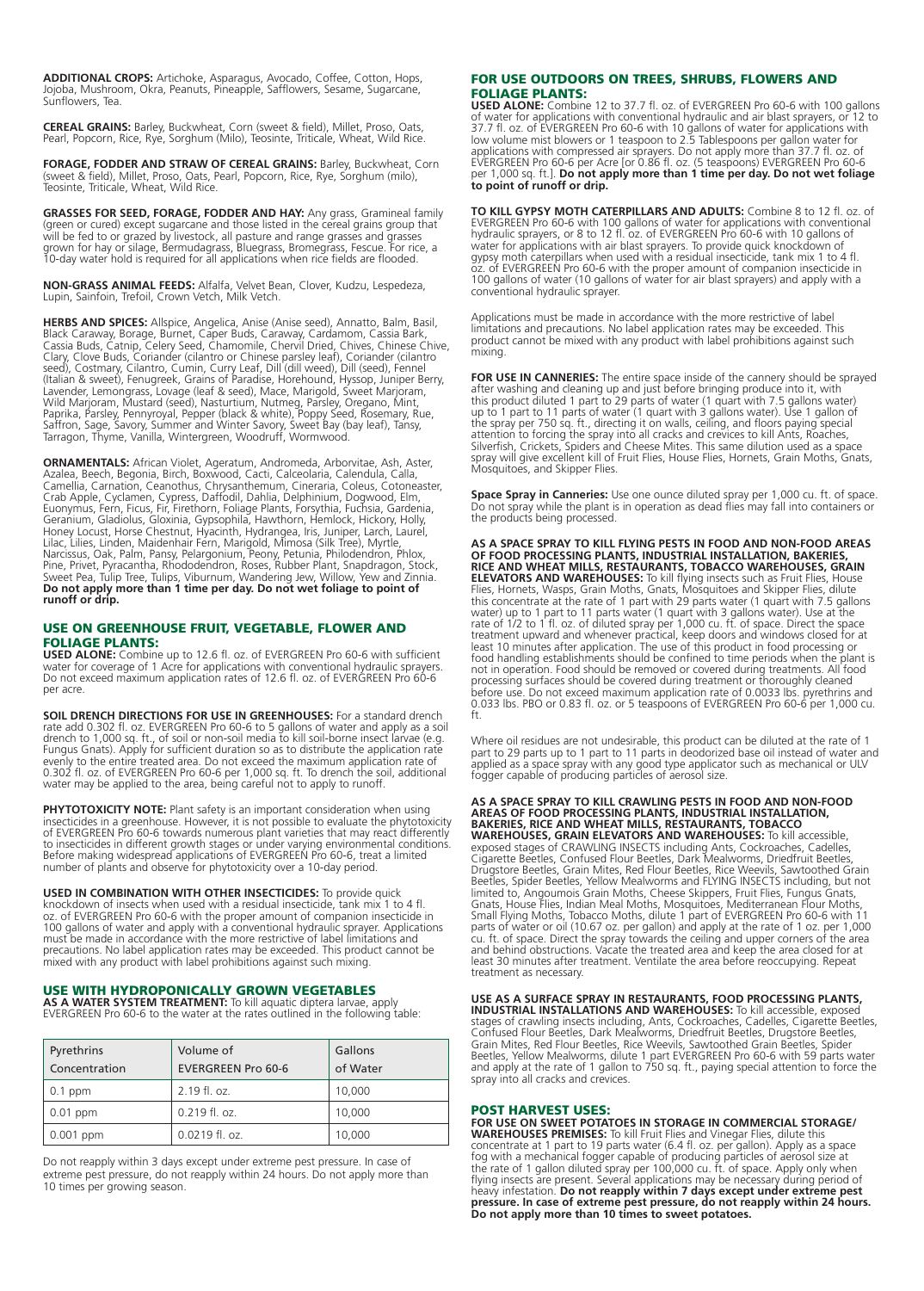**FOR USE ON HARVESTED FRUITS AND VEGETABLES:** Including Apples, Blackberries, Blueberries, Boysenberries, Cherries, Crab Apples, Cūrrants,<br>Dewberries, Figs, Gooseberries, Grapes, Guavas, Loganberries, Mangoes,<br>Muskmelons, Oranges, Peaches, Pears, Peas, Pineapples, Plums, Raspberries, Tomatoes.

#### **DIRECT SPRAY TO FRUITS IN BASKETS, ON TRUCKS OR IN PROCESSING**

**PLANTS:** To kill Drosophila spp., Tephritid spp. Fruit Flies, Vinegar Flies and other<br>nuisance pests dilute this concentrate at the rate of 1 part with 1,200 parts water<br>(1 pint per 150 gallons water or 1 teaspoon per 12. the emulsion in the spray tank and treat as follows:

- 1) Apply liberally to fruits and vegetables in baskets, on trucks and in plants.<br>Use sprayers at a high pressure for applying at the rate of five or six pints<br>of diluted spray to a 2-ton load of produce. Direct the spray f coverage of the baskets or hampers. It is important to spray between and beneath the containers.
- 2) Spray the raw stock stacked in the yard.
- 3) Dip baskets in the diluted spray, after dumping the produce to kill adhering larvae and pupae.

#### **Do not reapply within 7 days except under extreme pest pressure. In case of extreme pest pressure, do not reapply within 24 hours. Do not apply more than 10 times to sweet potatoes.**

**FOR POST HARVEST USE TO BULK GRAIN AND SEED:** This concentrate can be used at the rate of 1 part to 29 parts up to 1 part to 11 parts water or deodorized<br>base oil can be used on Rice, Barley, Beans, Birdseed, Buckwheat, Cocoa Beans,<br>Corn, Cottonseed, Flax, Oats, Grain, Nuts, Dried Fruit, Alm Walnut nutmeat and shells, Pistachio, Dried Prunes, Dried Apricots, Raisins, Figs, Wheat, Rye, Sorghum, Tobacco and Peanuts held in storage to kill the accessible<br>stages of Almond Moths, Angoumois Grain Moths, Cadelle Beetles, Cigarette<br>Beetles, Confused Flour Beetles, Flat Grain Beetles, Granary Weevils maximum application rate of 0.10 lbs. PY and 1 lb. PBO or 25 fl. oz. of EVERGREEN Pro 60-6 per 1,000 bushels. Do not reapply within 30 days.

**SURFACE TREATMENT OF STORED GRAIN AND SEED IN FOOD/FEED STORAGE AREAS:** To kill Indian Meal Moths, Angoumois Grain Moths and Mediterranean Flour Moths, monthly inspections should be made after the grain is placed in storage. If the top two or three inches are infested, dilute 2.5 fl. oz.<br>EVERGREEN Pro 60-6 with up to 2 gallons of water and apply at the rate of 1 to 2<br>gallons per 1,000 sq. ft. of grain. Rake the mixture in

**FOR USE AS A GRAIN PROTECTANT:** This concentrate when diluted with water and sprayed directly on grains will effectively protect the grain against grain storage insects for a full season or approximately 8 months. Dilute combination with a registered fumigant for use on heavily infested stored products.

## **ON ALMONDS, PEANUTS AND WALNUTS IN BULK OR IN BAGS IN COMMERCIAL STORAGE/ WAREHOUSE PREMISES:** To kill stored product

insects such as Almond Moths, Angoumois Grain Moths, Ants, Cadelles, Cigarette<br>Beetles, Confused Flour Beetles, Drugstore Beetles, Flat Grain Beetles, Granary<br>Weevils, Indian Meal Moths, Lesser Grain Borers, Maize Weevils, Flour Moths, Merchant Grain Beetles, Red Flour Beetles, Rice Weevils, Rusty Grain<br>Beetles, Sawtoothed Grain Beetles and Squarenecked Grain Beetles, dilute 1.5 fl.<br>oz. of EVERGREEN Pro 60-6 per gallon of water and apply as over the top of stored nuts or the outside surface of stacked bagged nuts at the<br>rate of 4 gallons per 1,000 sq. ft. Apply at weekly intervals for about 6 weeks and<br>then at 15-day intervals. The first two applications shou

**FOR USE IN STORAGE SITES:** This concentrate can be used to treat grain and seed in warehouse bins and dconveying equipment as a cleanup prior to using them for storage. Hevators and conveying equipment as a cleanup prior lodged in the cracks and crevices. All of the debris should be removed and burned to kill eggs and insects that might be present.

For farms, particular attention should be given to cleaning up around the used<br>feed and grain bags, grain residues from wagons, harvesting equipment and feed<br>troughs. Newly harvested grain should not be placed in the same over grain and all carry-over grain stocks that are not treated with grain protectant should be fumigated. These cleaning operations should be done within two or three weeks before harvest.

After above sanitation measures have been employed, spray all areas prior to use<br>for storage with 1 part to 29 parts water (1 quart with 7.5 gallons water) up to 1<br>part to 11 parts (1 quart with 3 gallons water). Apply at attention to forcing the spray into all cracks and crevices.

Monthly inspections should be made. If the top 2 or 3 inches are found to be infested, re-treat applying at the rate of 1 to 2 gallons of diluted material per 1,000 bushels of stored product.

#### **FOR USE AS A LIVESTOCK SPRAY:**

Do not apply more than 1 time per day.

- 1) To kill Horn Flies, House Flies, Mosquitoes and Gnats, dilute at the rate of 1 to 2 fl. oz. (2 to 4 Tbsp.) per gallon of water and apply to wet the hair thoroughly<br>with particular attention to topline, underline, flanks, withers and other infested<br>areas. Repeat treatment at intervals of 5 to 12 days for or as needed when flies are emerging in large numbers.
- 2) To kill Stable Flies, Horse Flies and Deer Flies, dilute at the rate of 2 to 3 fl. oz. (2<br>to 6 Tbsp.) per gallon of water and apply at a quart per adult animal to wet the<br>hair thoroughly with particular attention to the other body areas commonly attacked by these flies. Repeat treatment each week as needed.
- 3) To kill Face Flies, dilute at the rate of 2 fl. oz. (4 Tbsp.) per gallon of water and apply using spray which produces large wetting droplets. Apply to the face of the<br>animal in the morning before releasing to pasture. Apply sufficiently to wet the<br>face but not more than 1-1/2 fl. oz. per animal. Repeat dai
- 4) For effective kill of biting and sucking Lice on Cattle, Horses, Sheep, Goats and<br>Hogs, dilute at the rate of 1 quart with 75 gallons of water [1 fl. oz. (2 Tbsp.)<br>with 2 gallons of water [1 fl. oz. (2 Tbsp.)<br>including newly hatched Lice.
- 5) To kill Sheep "Tick" or Ked, dilute at the rate of 1 to 2 fl. oz. (2 to 4 Tbsp.) per 4 gallons of water and thoroughly wet all portions of the body by dipping<br>or by spraying with sufficient pressure and with a nozzle adjustment to give<br>penetration of the wool. Treat at a rate sufficient to wet the anim
- 6) To kill Fleas and Ticks on livestock and to obtain protection against reinfestation,<br>dilute at the rate of 2 fl. oz. (4 Tbsp.) per gallon of water and wet the animal by<br>dipping or spraying. For best results against Flea

#### **FOR USE AS A POULTRY SPRAY:**

Do not apply more than 1 time per day.

- 1) To kill Poultry Lice, using a dilution of 0.21 fl. oz. (1.2 teaspoons) of concentrate<br>per gallon of water, spray roosts, walls and nests or cages thoroughly. It is not<br>necessary to remove poultry from the housing unit d be followed by spraying over the birds with a fine mist.
- 2) To kill Bed Bugs and Mites on poultry and in poultry houses, dilute at the rate of<br>0.21 fl. oz. (1.2 teaspoons) of concentrate per gallon of water and spray crevices<br>of roost poles, cracks in walls and cracks in nests w hide, followed by spraying over the birds with a fine mist.

#### **FOR USE IN BARNS, DAIRIES, MILKING PARLORS, MILKING ROOMS AND**

**POULTRY HOUSES:** To kill flying insects including, but not limited to, Flies, Fruit Flies, Mosquitoes, Gnats, Wasps, Hornets and Small flying Moths, dilute at the rate of 2 fl. oz. (4 Tbsp.) per gallon of water. Apply as a fog or fine mist (at approximately 2 fl. oz. (4 Tbsp.) per 1,000 cu. ft. of space), directing the nozzle for maximum coverage and above livestock and poultry necessary.

#### RESIDENTIAL USE:

In the home, remove or cover exposed food and drinking water before application. Remove or cover dishes, utensils, food processing equipment and food preparation surfaces or wash them before use.

#### **AS A SPACE SPRAY TO KILL FLYING PESTS IN HOMES AND RESIDENTIAL**

**AREAS:** To kill flying insects such as Fruit Flies, House Flies, Hornets, Wasps, Grain<br>Moths, Gnats, Mosquitoes and Skipper Flies, dilute this concentrate at the rate of<br>1 part with 29 parts water (1 quart with 7.5 gallon water (1 quart with 3 gallons water). Use at the rate of 1/2 to 1 fl. oz. of diluted<br>spray per 1,000 cu. ft. of space. Direct the space treatment upward and whenever<br>practical, keep doors and windows closed for at least 10 **Do not apply more than 0.00033 lbs. Py or 0.026 lbs. PBO or 0.83 fl. oz. or ½ teaspoon of EVERGREEN Pro 60-6 per 1,000 cu. ft.**

**USE AS A SURFACE SPRAY IN HOMES:** To kill accessible, exposed stages<br>of crawling insects including, Ants, Cockroaches, Cadelles, Cigarette Beetles,<br>Confused Flour Beetles, Dark Mealworms, Driedfruit Beetles, Drugstore Bee